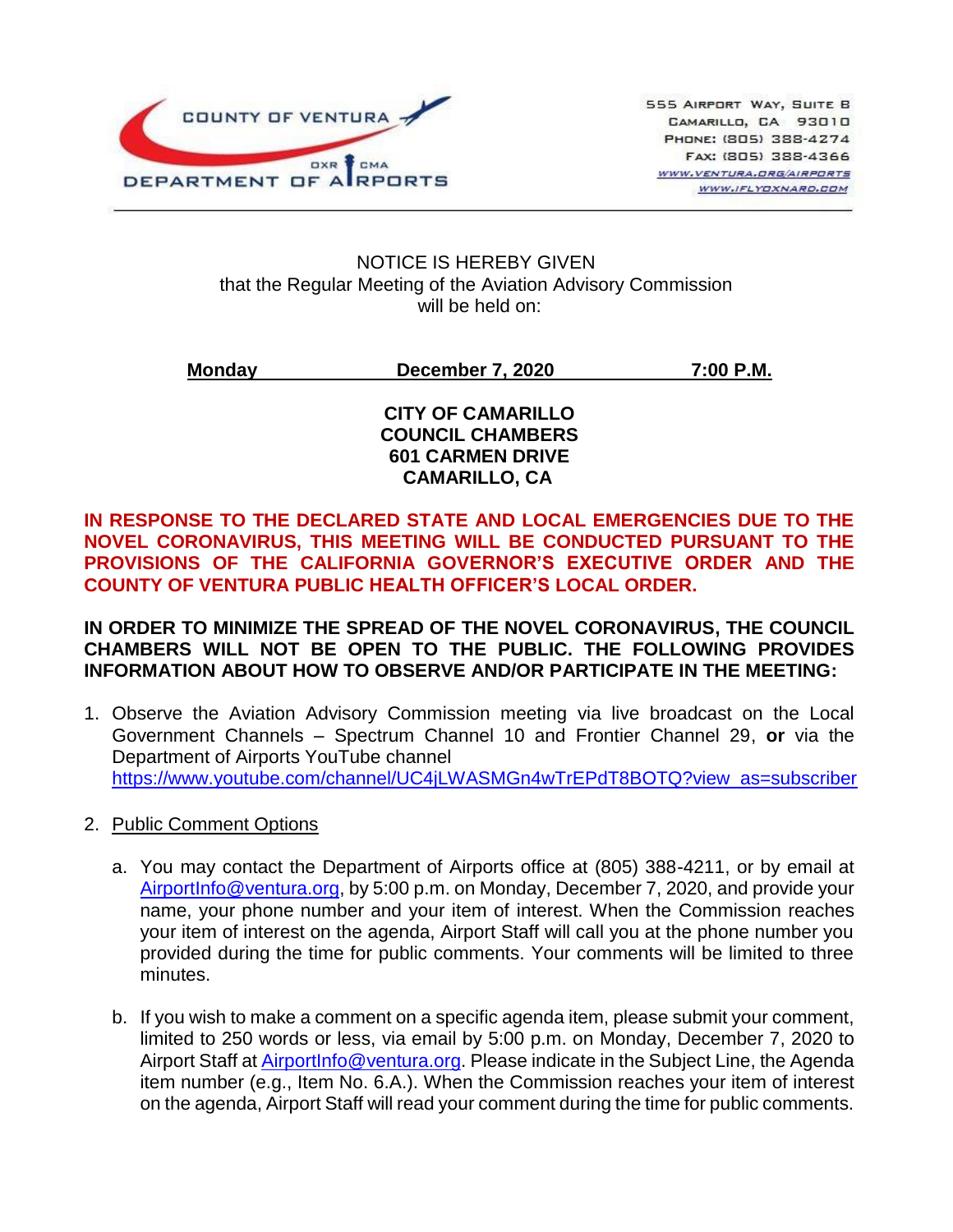c. If you are watching the live broadcast of the meeting and would like to make either a general public comment (Item 4) for airport related items not on the agenda or to comment on a specific agenda item as it is being heard, please submit your comment, limited to 250 words or less, via email to Airport Staff at [AirportInfo@ventura.org.](mailto:AirportInfo@ventura.org) Please indicate in the Subject Line, the Agenda item number (e.g., Item No. 6.A.). Every effort will be made to read your comment during the time for public comments when the Commission reaches your item of interest on the agenda.

# **AGENDA**

- **1. CALL to ORDER and PLEDGE of ALLEGIANCE**
- **2. ROLL CALL**
- **3. APPROVAL of MINUTES – September 8, 2020**
- **4. PUBLIC COMMENT PERIOD**
- **5. UNFINISHED BUSINESS – None**
- **6. NEW BUSINESS**
- **A. Subject: Receive and File an Update on the Follow-up Requested by the Oxnard Airport Authority During its September Meeting Regarding FAA Consultation of Alternative 4 for the Oxnard Airport Runway 7-25, Taxiway Connectors, and Parallel Taxiway Pavement Reconstruction Project**

### **Recommendation:**

Staff requests that your Commission/Authority receive and file an update on the follow-up requested by the Oxnard Airport Authority during its September meeting regarding Federal Aviation Administration consultation of Alternative 4 for the Oxnard Airport Runway 7-25, Taxiway Connectors, and Parallel Taxiway Pavement Reconstruction Project.

**B. Subject: Receive and File a Summary of the Second Tenant Workshop Held on November 17, 2020 for the Oxnard Airport Runway 7-25, Taxiway Connectors, and Parallel Taxiway Pavement Reconstruction Project**

### **Recommendation:**

Staff requests that your Commission/Authority receive and file a summary of the second tenant workshop held on November 17, 2020 for the Oxnard Airport Runway 7-25, Taxiway Connectors, and Parallel Taxiway Pavement Reconstruction Project.

### **7. DIRECTOR'S REPORT**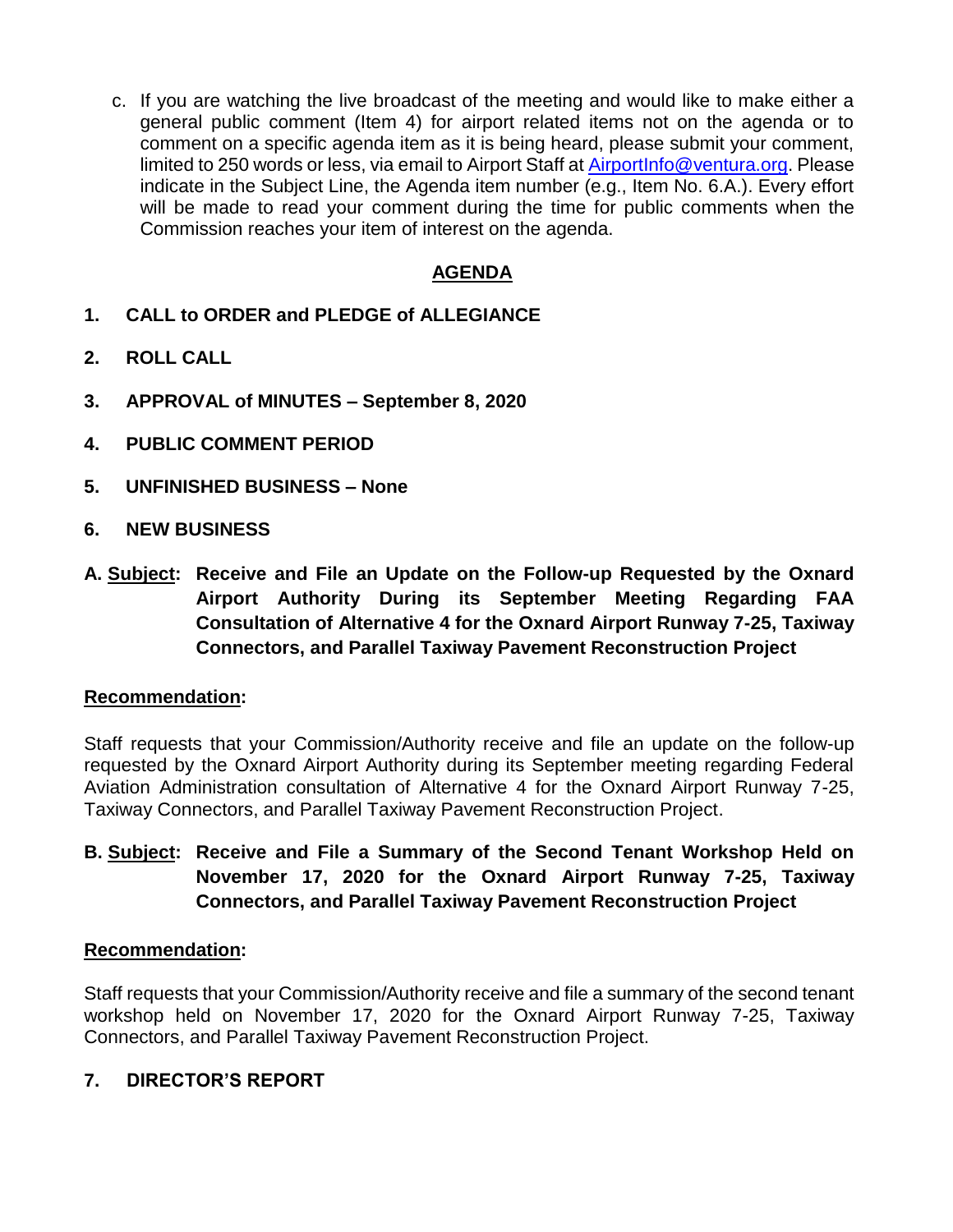# **8. REPORTS**

Monthly Activity Report – August, September, October 2020 Monthly Noise Complaints – August, September, October 2020 Consultant Reports – August, September, October 2020 Airport Tenant Project Status – September, October, November 2020 Project Status –September, October, November 2020 Financial Statements Period Ended – June 30, 2020 Financial Statements Fourth Quarter – FY 2019/2020 Rotation Schedule Meeting Calendar

### **9. CORRESPONDENCE**

Memorandum dated August 26, 2020 from Dave Nafie to Tenants at Camarillo and Oxnard Airports re: Dispute Resolution and the Role of Airport Operations Staff

Letter dated August 31, 2020 from Madeline Herrle to Jeff Weinstein, Oxnard Union High School District re: OUHSD Properties at 220 and 309 S. "K" Street, Oxnard

Letter dated August 31, 2020 from Kip Turner to David Haase, U.S. General Services Administration re: Application for Airport Surplus Property; DHS ICE Office Space; 275 Skyway Drive, Camarillo, Ventura County, California, 93010; GSA Control No 9-X-CA-0410 – AO

Letter dated September 8, 2020 from Madeline Herrle to Mark Sullivan, The Law Office of Mark F. Sullivan re: Airport Properties Limited, LLC; Public Records Request dated September 4, 2020

Email dated September 15, 2020 from Jannet Loera, Mead & Hunt to Al Richardson, Sam Samad, Carlos Mora, Timothy Hester, Federal Aviation Administration re: Oxnard Airport – Construction Phasing Input

Letter dated September 16, 2020 from Madeline Herrle to Mark Sullivan, The Law Office of Mark F. Sullivan re: Public Records Request dated September 8, 2020

Email dated September 18, 2020 from Al Richardson, Federal Aviation Administration to Jannet Loera, Mead & Hunt and Sam Samad, Carlos Mora, Timothy Hester, Federal Aviation Administration re: Oxnard Airport – Construction Phasing Input

Letter dated September 22, 2020 from Madeline Herrle to Mark Sullivan, The Law Office of Mark F. Sullivan re: Public Records Request dated September 4, 2020

Letter dated September 30, 2020 from Dave Nafie to David Moe, City of Camarillo re: Tentative Tract 6018 (TT-6018), Darling Development Group Subdivision, Determination of Completeness/Incompleteness Department of Airports Comments/Agency Review

Letter dated October 1, 2020 from Kip Turner to Rob Davidson, Ventura County Sheriff's Office re: Sheriff's Firearms Range / CHP Shared Use of Facility Camarillo Airport Business Park